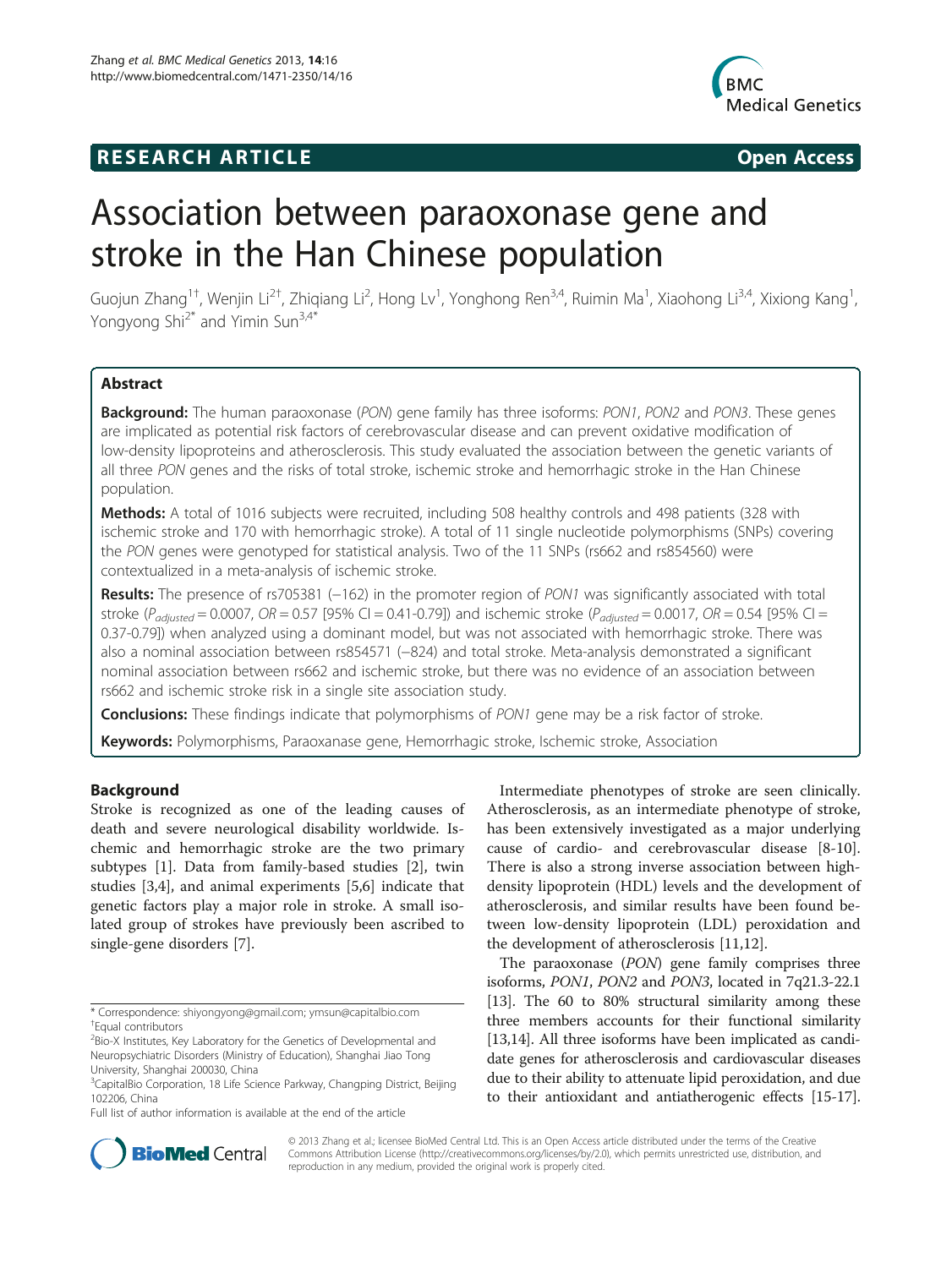<span id="page-1-0"></span>Low levels of PON activity are thought to increase the risk of atherosclerosis [\[18\]](#page-9-0), and thereby contribute to a predisposition towards stroke, coronary artery disease (CAD) and vascular disorders in diabetes [\[19-21](#page-9-0)]. Other studies have demonstrated a positive association between single nucleotide polymorphisms (SNPs) in PON genes and stroke susceptibility [\[22-25](#page-9-0)], although conflicting results have been seen in different ethnic groups [[26-28\]](#page-9-0). However, there are limited number of prospective studies validating the association between PON genes and the risk of stroke in the Han Chinese population [\[26,28-30\]](#page-9-0).

A negative association has previously been demonstrated between SNPs in the coding region of PON1 and PON2, and the development of stroke. In this study we wanted to evaluate the levels of ischemic and hemorrhagic risk conferred by SNPs in the whole PON family in a large Chinese population. With this aim in mind, we conducted a case–control study in the Han Chinese population to evaluate the possible association of PON family genes with total stroke and its subtypes.

# Methods

#### **Subjects**

The study sample included 508 healthy controls and 498 patients, including 328 with ischemic stroke and 170 with hemorrhagic stroke who presented consecutively to the Department of Neurology, Beijing Tiantan Hospital, between December 2010 and March 2011. The subjects were unrelated to one another and were recruited from the Han Chinese population.

Hemorrhagic stroke included hypertensive cerebral hemorrhage and subarachnoid hemorrhage. Patients with hemorrhage due to trauma, tumor, vascular malformation and coagulopathy were excluded. Ischemic stroke was defined as a sudden onset of focal or global neurologic deficit with signs and symptoms persisting for more than 24 h. Patients with a history or occurrence of transient ischemic attack, cerebral embolism, cerebral trauma, cerebrovascular malformations, coagulation disorders, autoimmune diseases, tumors, peripheral vascular disease, or chronic infection diseases were excluded from the study.

All diagnoses were confirmed by brain computed tomography and/or magnetic resonance imaging. The brain images were independently assessed by a technologist and a physician.

Control subjects were recruited from the health examination department of the Beijing Tiantan Hospital. These subjects had no clinical or radiological evidence of stroke and other neurological diseases. They were also free from autoimmune disease, liver disease, nephrosis, and hematological disorders

Sex, age, total plasma cholesterol (TC), triglycerides (TG), HDL, and LDL cholesterol were documented on entry into the study. Potential vascular risk factors were

evaluated, including hypertension, diabetes mellitus, atrial fibrillation, and ischemic heart disease. Hypertension was defined according to WHO/ISH criteria [\[31](#page-9-0)] as systolic blood pressure ≥140 mmHg and/or diastolic pressure ≥ 90 mmHg with concomitant use of antihypertensive medications Diabetes mellitus was defined as fasting plasma glucose  $\geq 7.0$  mmol/L or current treatment with anti-diabetic drugs.

The experimental protocol was approved by the Ethics Committee of the Beijing Tiantan Hospital. Written informed consent was obtained from all participants prior to entering the study.

#### Genotyping

Eleven single nucleotide polymorphisms (SNPs) were genotyped. These included: rs662 (Gln192Arg), rs13306698 (Arg160Gly), rs854560 (Leu55Met) in coding region of PON1; rs705379 (-107/-108), rs705381 (-160/-162), rs854571 (−824/-832), rs854572 (−907/-909) in the promoter of PON1; rs12026 (Ala148Gly) and rs7493 (Ser311Cys) of PON2, together with rs2074353 (located in intron) and rs1053275 (Ala99Ala) for PON3.

The SNPs were genotyped using the Sequenom Mass ARRAY platform (Sequenom, San Diego, CA) according to the iPLEX Gold Application Guide available at ([http://](http://www.sequenom.com/sites/genetic-analysis/applications/snp-genotyping) [www.sequenom.com/sites/genetic-analysis/applications/](http://www.sequenom.com/sites/genetic-analysis/applications/snp-genotyping) [snp-genotyping](http://www.sequenom.com/sites/genetic-analysis/applications/snp-genotyping)). The genotyping analysis was undertaken according to the manufacturer's protocol, using recommended reagents in the iPLEX Gold SNP genotyping kit. Briefly, specific assays were designed using the Mass ARRAY Assay Design software package (v3.1). The process involved a locus-specific PCR reaction based on a locusspecific primer extension reaction. Residual nucleotides were dephosphorylated with SAP enzymes before undertaking the iPLEX GOLD primer extension reactions.

## Table 1 Comparison of clinical variables between total strokes and control subjects

| Variables             | <b>Stroke cases</b><br>$(n = 498)$ | Control cases<br>$(n = 498)$ |  |  |
|-----------------------|------------------------------------|------------------------------|--|--|
| Ischemic stroke, n    | 328                                |                              |  |  |
| Hemorrhagic stroke, n | 170                                |                              |  |  |
| Age, years            | $60.45 \pm 14.27*$                 | $56.48 \pm 4.55$             |  |  |
| Male, n (%)           | 142 (28)                           | 140 (28)                     |  |  |
| TC, mmol/L            | $4.41 \pm 1.31$                    | $4.36 \pm 1.33$              |  |  |
| TG, mmol/L            | $1.54 \pm 0.95$                    | $1.56 \pm 1.26$              |  |  |
| HDL, mmol/L           | $1.10 \pm 0.28*$                   | $1.28 \pm 0.27$              |  |  |
| LDL, mmol/L           | $2.54 \pm 0.89$                    | $2.52 \pm 0.56$              |  |  |
| Hypertension, n (%)   | 413 (83)*                          | 310 (62)                     |  |  |
| Diabetes, n (%)       | 130 (26)                           | 122 (24)                     |  |  |

Data are shown as mean  $\pm$  standard deviation (SD) or as n (%). Abbreviations: TC, total cholesterol; TG, triglycerides; HDL, high-density lipoprotein; LDL, lowdensity lipoprotein.\*Significant differences between cases and controls.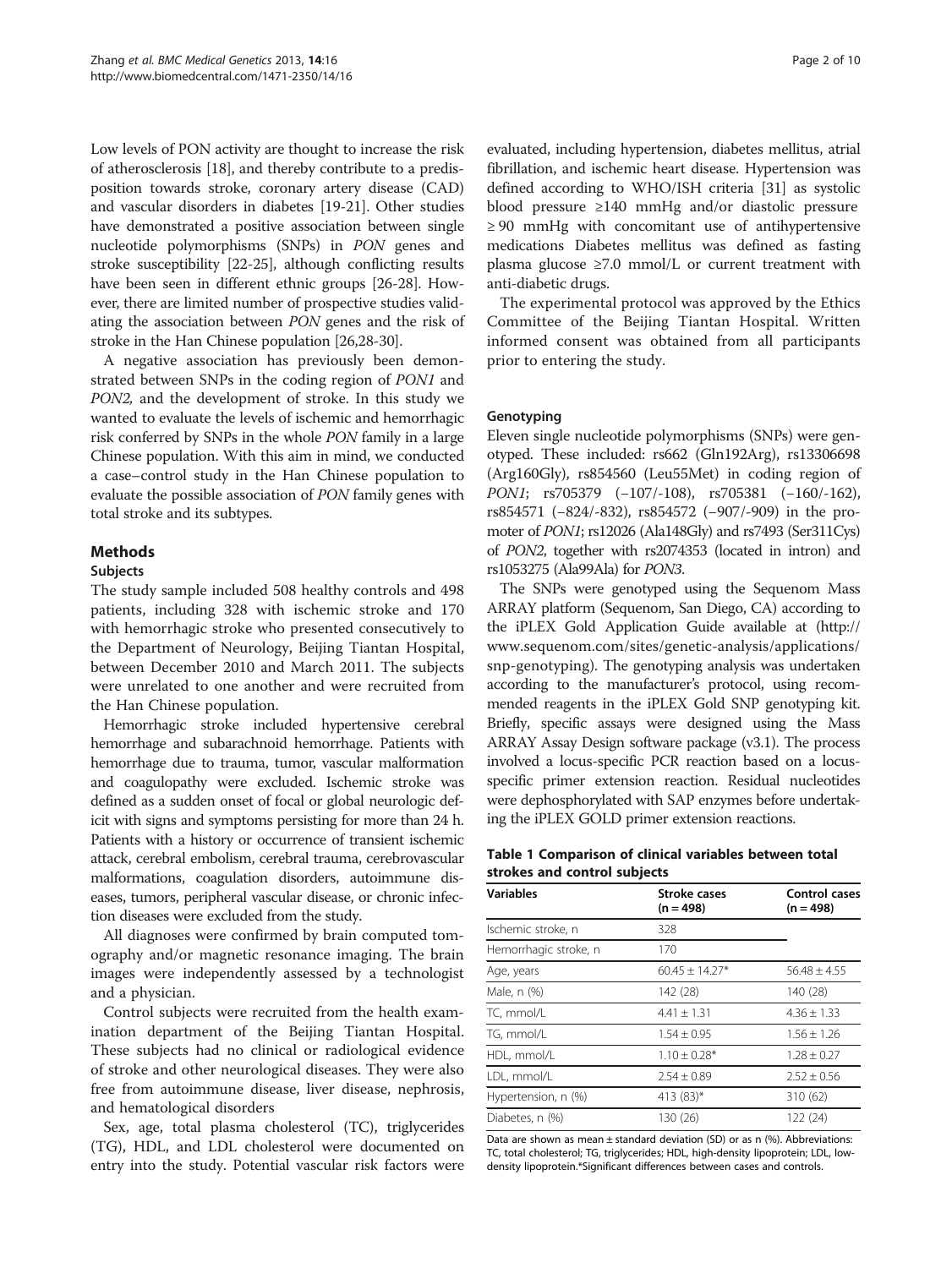<span id="page-2-0"></span>

Following the single-base extension reactions the products were desalinated with Spectro CLEAN resin (Sequenom). A 10 nL aliquot of the desalinated product was spotted onto a 384-format Spectro CHIP with the Mass ARRAY Nanodispenser. Mass determination was carried out with the MALDI-TOF mass spectrometer and Mass ARRAY Type 4.0 software was used for data acquisition.

SNP genotypes were named using cluster analysis with a default parameter setting. Genotypes were further reviewed manually to correct classification errors caused by clustering artifacts.

## Statistical analysis

Statistical analysis was undertaken using PLINK software (http://pngu.mgh.harvard.edu/~purcell/plink/) [\[32\]](#page-9-0). Hardy-Weinberg equilibrium tests (HWE) were performed for each SNP, and association tests were undertaken using additive, dominant, or recessive genetic models.

Logistic regression was used for risk stratification with or without covariate adjustments determined by significant differences between total stroke patients and controls (i.e. age, HDL, and hypertension). The model with the highest likelihood was considered to provide the best-fit genetic model for each SNP. Haplotype-based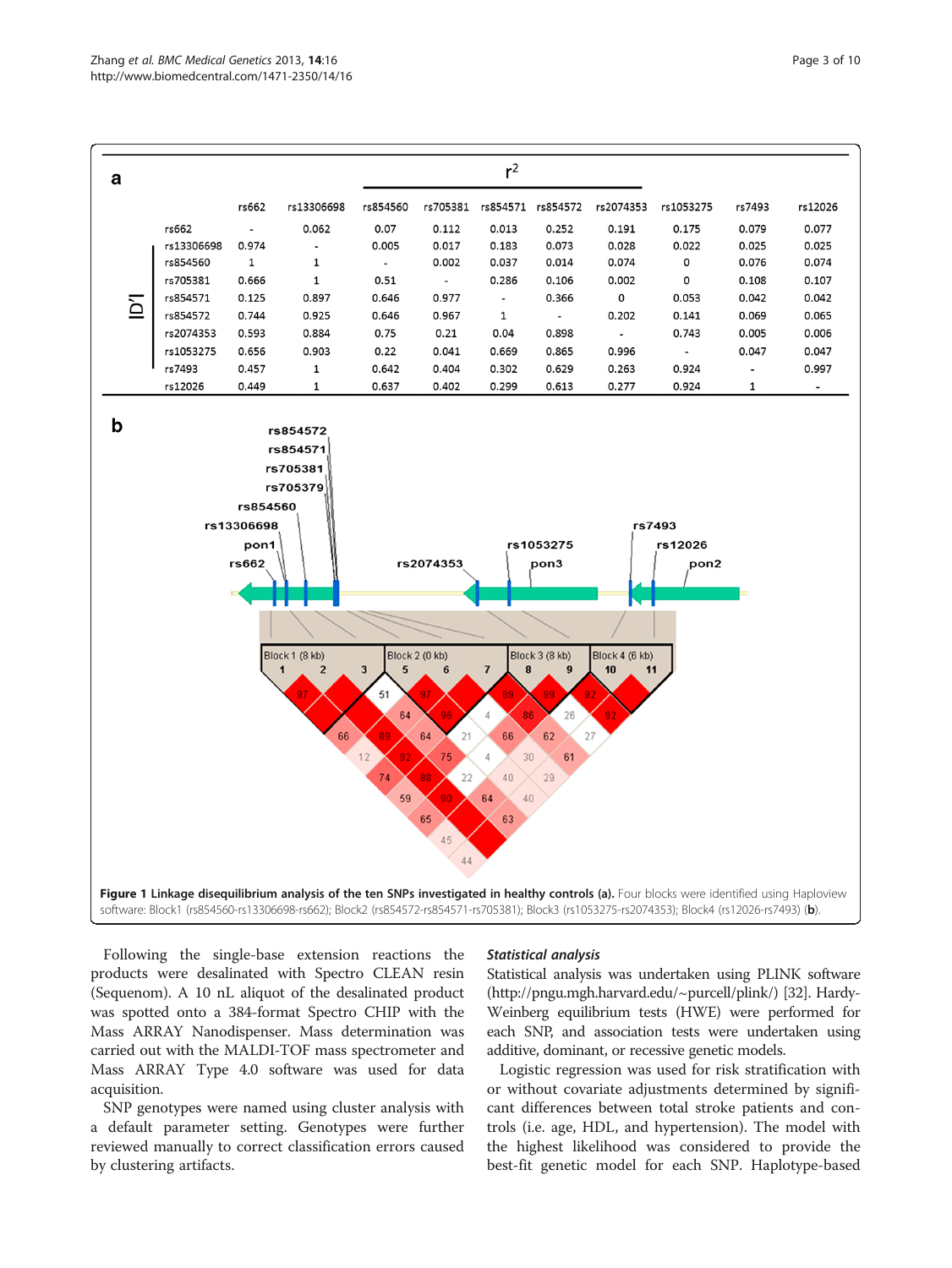<span id="page-3-0"></span>

| Table 2 Association between SNPs and total stroke using the additive, dominant, genotype, and the recessive models |  |  |  |
|--------------------------------------------------------------------------------------------------------------------|--|--|--|
|--------------------------------------------------------------------------------------------------------------------|--|--|--|

| <b>SNP</b> | Model     | Allele or<br>geno | F_Stroke | <b>F_Control</b> | <b>T-Statistic</b>   |                  | <b>Logistic Regression</b> |                |
|------------|-----------|-------------------|----------|------------------|----------------------|------------------|----------------------------|----------------|
|            |           |                   |          |                  | OR (95% CI)          | $P_{unadjusted}$ | OR (95% CI)                | $P_{adjusted}$ |
| rs854571   | Additive  | C > T             | 298/992  | 344/982          | $0.79(0.65 - 0.96)$  | 1.71E-02         | $0.80(0.65 - 0.98)$        | 3.30E-02       |
|            | Dominant  | $CC + CT/TT$      | 253/496  | 289/491          | $0.73(0.57 - 0.94)$  | 1.33E-02         | $0.75(0.57 - 0.99)$        | 3.96E-02       |
|            | Recessive | $CC/CT + TT$      | 45/496   | 55/491           | $0.79(0.52 - 1.20)$  | 2.69E-01         | $0.75(0.48-1.17)$          | 2.06E-01       |
| rs13306698 | Additive  | A > G             | 98/1016  | 98/988           | $0.97(0.71 - 1.31)$  | 8.31E-01         | $1.00(0.71 - 1.40)$        | 9.99E-01       |
|            | Dominant  | $AA + AG/GG$      | 97/508   | 96/494           | $0.98(0.71 - 1.34)$  | 8.92E-01         | $1.02(0.72 - 1.44)$        | 9.20E-01       |
|            | Recessive | $AA/AG + GG$      | 1/508    | 2/494            | $0.49(0.04 - 5.37)$  | 5.55E-01         | $0.39(0.03 - 5.06)$        | 4.74E-01       |
| rs854572   | Additive  | C > G             | 443/1004 | 413/964          | $1.05(0.88 - 1.26)$  | 5.69E-01         | 1.09(0.89-1.32)            | 4.08E-01       |
|            | Dominant  | $CC + CG/GG$      | 343/502  | 324/482          | $1.05(0.81 - 1.38)$  | 7.10E-01         | $1.11(0.82 - 1.48)$        | 5.04E-01       |
|            | Recessive | $CC/CG + GG$      | 100/502  | 89/482           | $1.10(0.80 - 1.51)$  | 5.62E-01         | $1.13(0.80 - 1.61)$        | 4.93E-01       |
| rs7493     | Additive  | C > G             | 192/1016 | 176/974          | $1.06(0.84 - 1.33)$  | 6.32E-01         | $1.00(0.78-1.29)$          | 9.89E-01       |
|            | Dominant  | $CC + CG/GG$      | 173/508  | 163/487          | $1.03(0.79 - 1.34)$  | 8.45E-01         | $1.00(0.75 - 1.34)$        | 9.85E-01       |
|            | Recessive | $CC/CG + GG$      | 19/508   | 13/487           | 1.42(0.69-2.90)      | 3.41E-01         | $1.00(0.46 - 2.18)$        | 9.93E-01       |
| rs662      | Additive  | G > A             | 389/1014 | 356/978          | $1.08(0.91 - 1.29)$  | 3.86E-01         | $1.05(0.87 - 1.28)$        | 5.93E-01       |
|            | Dominant  | $GG + GA/AA$      | 303/507  | 282/489          | $1.09(0.85 - 1.40)$  | 5.02E-01         | $1.05(0.80-1.39)$          | 7.31E-01       |
|            | Recessive | $GG/GA + AA$      | 86/507   | 74/489           | $1.15(0.82 - 1.61)$  | 4.32E-01         | $1.12(0.77 - 1.62)$        | 5.65E-01       |
| rs12026    | Additive  | C > G             | 192/1010 | 174/978          | $1.09(0.86 - 1.37)$  | 4.80E-01         | $1.05(0.81 - 1.35)$        | 7.17E-01       |
|            | Dominant  | $CC + CG/GG$      | 173/505  | 162/489          | $1.05(0.81 - 1.37)$  | 7.07E-01         | $1.05(0.78 - 1.40)$        | 7.56E-01       |
|            | Recessive | $CC/CG + GG$      | 19/505   | 12/489           | $1.55(0.75 - 3.24)$  | 2.39E-01         | $1.13(0.51 - 2.50)$        | 7.72E-01       |
| rs1053275  | Additive  | A > G             | 203/1000 | 186/994          | $1.10(0.89 - 1.37)$  | 3.82E-01         | 1.10(0.86-1.39)            | 4.53E-01       |
|            | Dominant  | $AA + AG/GG$      | 179/500  | 165/497          | $1.12(0.86 - 1.46)$  | 3.88E-01         | $1.13(0.85 - 1.51)$        | 3.90E-01       |
|            | Recessive | $AA/AG + GG$      | 24/500   | 21/497           | $1.14(0.63 - 2.08)$  | 6.62E-01         | $1.04(0.54 - 1.99)$        | 9.17E-01       |
| rs705381   | Additive  | G > A             | 106/988  | 151/990          | $0.67(0.51 - 0.87)$  | 3.13E-03*        | $0.67(0.50 - 0.89)$        | 5.80E-03*      |
|            | Dominant  | $GG + GA/AA$      | 95/494   | 144/495          | $0.58(0.43 - 0.78)$  | 3.20E-04*        | $0.57(0.41 - 0.79)$        | 7.10E-04*      |
|            | Recessive | $GG/GA + AA$      | 11/494   | 7/495            | $1.59(0.61 - 4.13)$  | 3.43E-01         | $1.64(0.58 - 4.61)$        | 3.52E-01       |
| rs2074353  | Additive  | A > G             | 253/996  | 230/982          | $1.11(0.91 - 1.36)$  | 3.16E-01         | $1.12(0.90 - 1.40)$        | 3.09E-01       |
|            | Dominant  | $AA + AG/GG$      | 219/498  | 197/491          | $1.17(0.91 - 1.51)$  | 2.20E-01         | $1.23(0.93 - 1.62)$        | 1.46E-01       |
|            | Recessive | $AA/AG + GG$      | 34/498   | 33/491           | $1.02(0.62 - 1.67)$  | 9.47E-01         | $0.91(0.53 - 1.57)$        | 7.31E-01       |
| rs854560   | Additive  | A > T             | 41/1014  | 39/996           | $1.03(0.66 - 1.61)$  | 8.84E-01         | $0.95(0.58 - 1.56)$        | 8.37E-01       |
|            | Dominant  | $AA + AT/TT$      | 40/507   | 38/498           | $1.04(0.65 - 1.65)$  | 8.78E-01         | $0.97(0.58 - 1.62)$        | 9.12E-01       |
|            | Recessive | $AA/AT + TT$      | 1/507    | 1/498            | $0.98(0.06 - 15.75)$ | 9.90E-01         | $0.40(0.02 - 7.40)$        | 5.39E-01       |
|            |           |                   |          |                  |                      |                  |                            |                |

Variants are described as minor allele or geno; the contrast allele refers to the minor allele; OR: odds ratio; CI: confidence interval; P<sub>unjusted</sub>: unadjusted P-value from t-test; P<sub>adiusted</sub>: P value adjusted using logistic regression analysis with age, HD and hypertension as covariates. F\_Stroke and F\_Control represent the frequency of minor allele or geno in total stroke patients and controls respectively. Significant P values ( $P$  <0.05) are in bold and  $P^*$  < 0.005 (Bonferroni multiple correction threshold).

association analysis was performed using logistic regression with or without adjustment for covariates. A single site association test between rs662 and rs854560 and ischemic stroke was conducted using an allele-based model. Bonferroni correction was undertaken for the 10 SNPs that were adopted into the single site association analysis.

Linkage disequilibrium analysis and haplotype selection were performed using Haploview software with parameter settings for pairwise tagging with  $D' > 0.95$  [\[33\]](#page-9-0). The Omnibus ANOVA test was conducted using R software [\[34](#page-9-0)].

Inverse variance meta-analysis (RevMan 4.0 software) was used to contextualize our studies with two metaanalyses, using the data from PMID: 20856122 [[35\]](#page-9-0) and

PMID: 18511872 [\[30](#page-9-0)], which also studied the association between rs662 and rs854560 loci and ischemic stroke.

Values of  $P < 0.005$  were considered to represent the threshold for statistical significance.

## Results

# Clinical characteristics of total stroke patients and controls

Table [1](#page-1-0) shows demographic characteristics and clinical vascular variables in the control and total stroke patients. There were no significant differences in levels of TC, TG and LDL between the controls and total stroke cases. However, HDL levels were significantly lower in stroke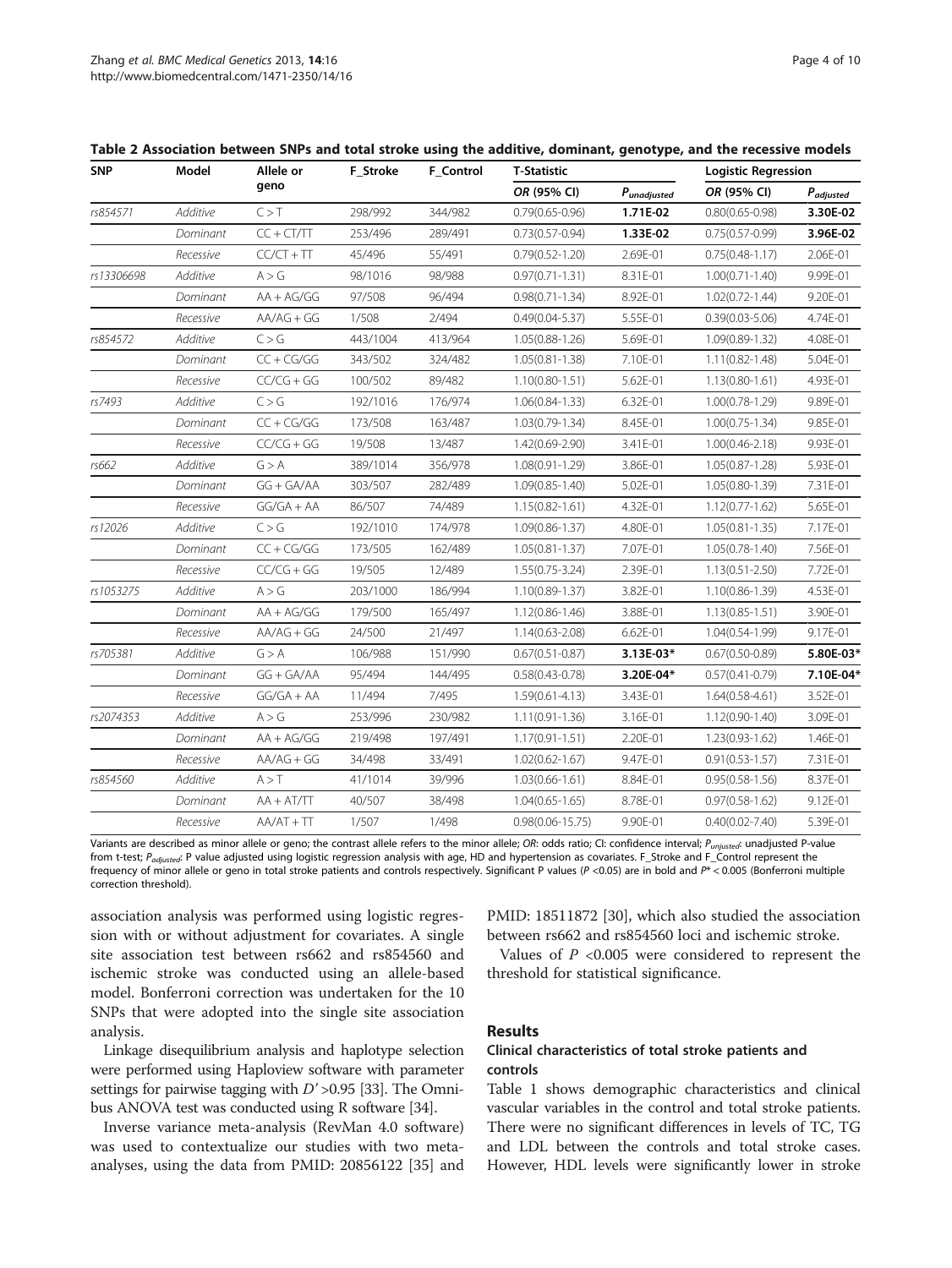| <b>SNP</b> | Model           | Allele or<br>geno | F_IS    | Control | <b>T-Statistic</b>  |                  | <b>Logistic Regression</b> |                |
|------------|-----------------|-------------------|---------|---------|---------------------|------------------|----------------------------|----------------|
|            |                 |                   |         |         | OR (95% CI)         | $P_{unadjusted}$ | OR (95% CI)                | $P_{adjusted}$ |
| rs854571   | <b>Additive</b> | C > T             | 200/660 | 344/982 | $0.80(0.65 - 0.99)$ | 4.34E-02         | $0.84(0.66 - 1.07)$        | 1.62E-01       |
|            | Dominant        | $CC + CT/TT$      | 170/330 | 289/491 | $0.74(0.56 - 0.98)$ | 3.79E-02         | $0.80(0.58 - 1.10)$        | 1.63E-01       |
|            | Recessive       | $CC/CT + TT$      | 30/330  | 55/491  | $0.79(0.50-1.27)$   | 3.31E-01         | $0.82(0.49 - 1.37)$        | 4.45E-01       |
| rs13306698 | Additive        | A > G             | 62/676  | 98/988  | $0.91(0.65 - 1.29)$ | 6.00E-01         | $1.07(0.72 - 1.59)$        | 7.43E-01       |
|            | Dominant        | $AA + AG/GG$      | 61/338  | 96/494  | $0.91(0.64 - 1.30)$ | 6.16E-01         | $1.09(0.72 - 1.64)$        | 6.83E-01       |
|            | Recessive       | $AA/AG + GG$      | 1/338   | 2/494   | $0.73(0.07 - 8.08)$ | 7.98E-01         | $0.55(0.04 - 7.85)$        | 6.63E-01       |
| rs854572   | Additive        | C > G             | 285/668 | 413/964 | $0.99(0.82 - 1.21)$ | 9.44E-01         | $0.98(0.78 - 1.23)$        | 8.29E-01       |
|            | Dominant        | $CC + CG/GG$      | 220/334 | 324/482 | $0.94(0.70 - 1.27)$ | 6.87E-01         | $0.94(0.67 - 1.32)$        | 7.23E-01       |
|            | Recessive       | $CC/CG + GG$      | 65/334  | 89/482  | $1.07(0.75 - 1.52)$ | 7.21E-01         | $1.01(0.67 - 1.53)$        | 9.70E-01       |
| rs7493     | Additive        | C > G             | 124/676 | 176/974 | $1.02(0.79 - 1.32)$ | 8.85E-01         | $0.98(0.73 - 1.31)$        | 8.82E-01       |
|            | Dominant        | $CC + CG/GG$      | 114/338 | 163/487 | $1.01(0.75 - 1.36)$ | 9.39E-01         | $0.99(0.71 - 1.39)$        | 9.68E-01       |
|            | Recessive       | $CC/CG + GG$      | 10/338  | 13/487  | $1.11(0.48 - 2.57)$ | 8.04E-01         | $0.85(0.34 - 2.12)$        | 7.23E-01       |
| rs662      | Additive        | G > A             | 276/674 | 356/978 | $1.19(0.98 - 1.45)$ | 7.34E-02         | $1.18(0.94 - 1.47)$        | 1.46E-01       |
|            | Dominant        | $GG + GA/AA$      | 212/337 | 282/489 | $1.25(0.94 - 1.66)$ | 1.31E-01         | $1.20(0.86 - 1.66)$        | 2.84E-01       |
|            | Recessive       | $GG/GA + AA$      | 64/337  | 74/489  | $1.32(0.91 - 1.90)$ | 1.45E-01         | 1.35(0.88-2.06)            | 1.67E-01       |
| rs12026    | Additive        | C > G             | 124/672 | 174/978 | $1.05(0.81 - 1.36)$ | 7.26E-01         | $1.02(0.76 - 1.37)$        | 8.78E-01       |
|            | Dominant        | $CC + CG/GG$      | 114/336 | 162/389 | $1.04(0.77 - 1.39)$ | 8.11E-01         | $1.04(0.74 - 1.45)$        | 8.33E-01       |
|            | Recessive       | $CC/CG + GG$      | 10/336  | 12/489  | $1.22(0.52 - 2.86)$ | 6.48E-01         | $0.95(0.38 - 2.42)$        | 9.21E-01       |
| rs1053275  | Additive        | A > G             | 144/666 | 186/994 | 1.19(0.94-1.52)     | 1.51E-01         | 1.17(0.89-1.54)            | 2.70E-01       |
|            | Dominant        | $AA + AG/GG$      | 129/333 | 165/497 | $1.27(0.95 - 1.70)$ | 1.02E-01         | $1.24(0.89 - 1.73)$        | 2.10E-01       |
|            | Recessive       | $AA/AG + GG$      | 15/333  | 21/497  | $1.07(0.54 - 2.11)$ | 8.47E-01         | $1.07(0.49 - 2.31)$        | 8.68E-01       |
| rs705381   | Additive        | G > A             | 74/660  | 151/990 | $0.70(0.52 - 0.95)$ | 2.02E-02         | $0.65(0.47 - 0.92)$        | 1.35E-02       |
|            | Dominant        | $GG + GA/AA$      | 65/330  | 144/395 | $0.60(0.43 - 0.83)$ | 2.50E-03*        | $0.54(0.37 - 0.79)$        | 1.67E-03*      |
|            | Recessive       | $GG/GA + AA$      | 9/330   | 7/495   | $1.96(0.72 - 5.30)$ | 1.88E-01         | $1.85(0.60 - 5.64)$        | 2.83E-01       |
| rs2074353  | Additive        | A > G             | 176/662 | 230/982 | $1.18(0.94 - 1.47)$ | 1.53E-01         | $1.23(0.95 - 1.60)$        | 1.09E-01       |
|            | Dominant        | $AA + AG/GG$      | 153/331 | 197/491 | $1.28(0.97 - 1.70)$ | 8.30E-02         | 1.38(1.00-1.91)            | 5.29E-02       |
|            | Recessive       | $AA/AG + GG$      | 23/331  | 33/491  | $1.04(0.60 - 1.80)$ | 8.99E-01         | $1.06(0.56 - 1.99)$        | 8.69E-01       |
| rs854560   | Additive        | A > T             | 30/674  | 39/996  | $1.14(0.70-1.85)$   | 5.93E-01         | 1.19(0.69-2.07)            | 5.36E-01       |
|            | Dominant        | $AA + AT/TT$      | 29/337  | 38/498  | 1.14(0.69-1.89)     | 6.11E-01         | $1.24(0.70-2.21)$          | 4.57E-01       |
|            | Recessive       | $AA/AT + TT$      | 1/337   | 1/498   | 1.48(0.09-23.73)    | 7.82E-01         | $0.43(0.02 - 9.62)$        | 5.92E-01       |

<span id="page-4-0"></span>Table 3 Association between SNPs with ischemic stroke using the additive, dominant, genotype, and the recessive models

Variants are described as minor allele or geno and the contrast allele refers to the minor allele; OR: odds ratio; CI: confidence interval; P<sub>unjusted</sub>: unadjusted P-value from t-test; P<sub>adjusted</sub>: P value adjusted using logistic regression analysis with age, HD and hypertension as covariates F\_IS and F\_Control represent the frequency of minor allele in ischemic stroke patients and controls respectively. Significant P values ( $P < 0.05$ ) are in bold and  $P^* < 0.005$  (Bonferroni multiple correction threshold).

cases than in controls and mean age and incidence of hypertension were significantly higher.

#### Linkage disequilibrium

A total of eleven gene polymorphisms were genotyped in the cases and controls. For PON1 these included three coding-region polymorphisms (rs662/Q192R, rs13306698/ Arg160Gly, and rs854560/Leu55Met) and four regulatoryregion polymorphisms (rs705379/-107/-108, rs705381/- 160/-162, rs854571/-824/-832, and rs854572/-907/-909). There were also two coding-region polymorphisms of PON2 (rs12026/Ala148Gly, and rs7493/Ser311Cys), and two coding-region polymorphisms of PON3 (rs2074353 located in intron and rs1053275/Ala99Ala). The total rate of successful genotyping was 98.6%. All genotype distributions within the studied polymorphisms were in Hardy-Weinberg equilibrium ( $P > 0.05$ ), in both cases and controls, except for rs705379  $(-107/-108)$   $(P < 0.001)$ , which was located in the promoter of PON1.

The results of linkage disequilibrium evaluation analyses are shown in Figure [1](#page-2-0)A. In this analysis, SNPs with a pairwise  $r^2 > 0.9$  were considered to be in the same block. Based on this approach, four haplotype blocks (Block1: rs854560-rs13306698-rs662; Block2: rs854572 rs854571-rs705381; Block3: rs1053275-rs2074353; Block4: rs12026-rs7493) were identified (Figure [1](#page-2-0)B).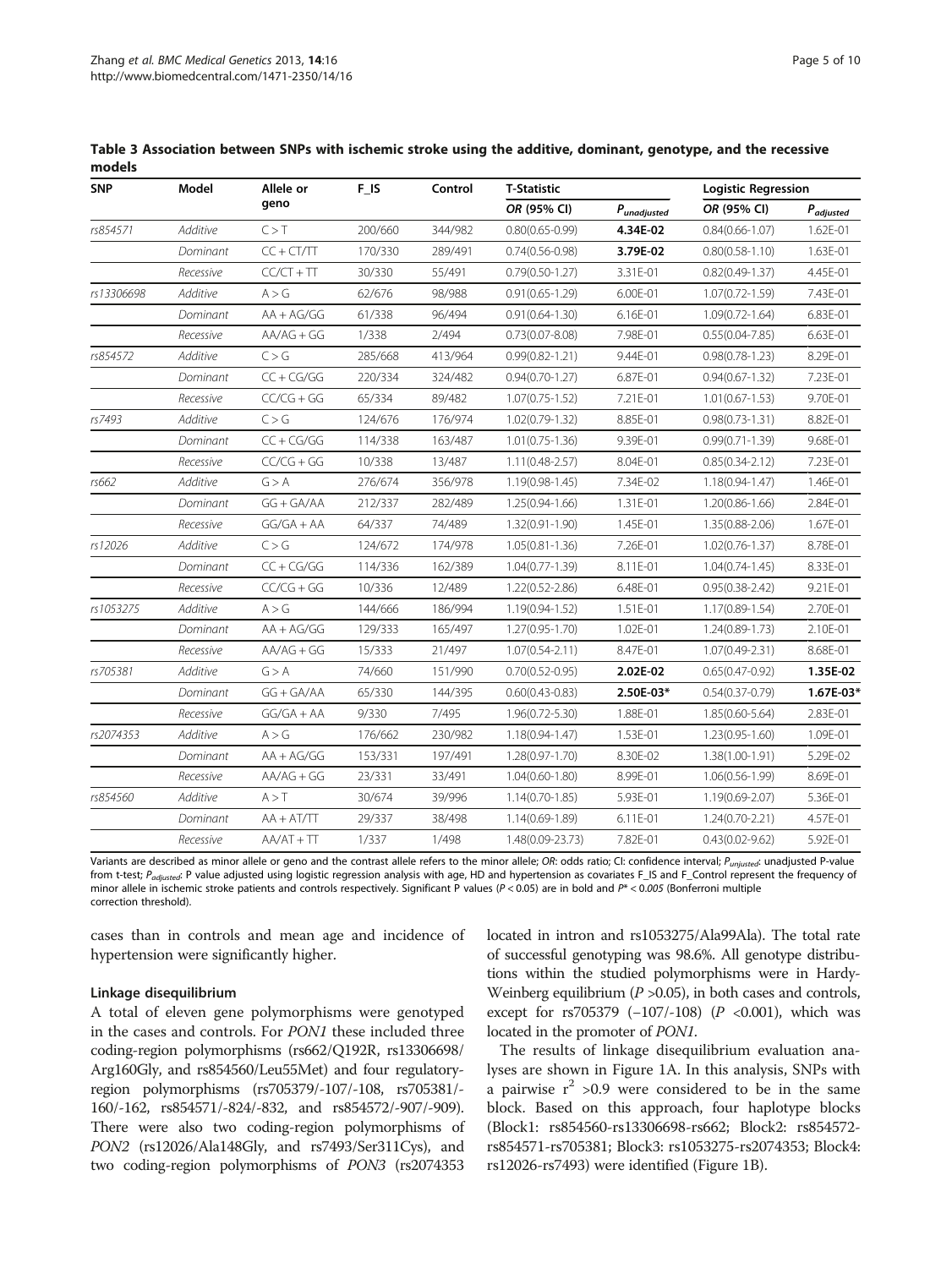| <b>SNP</b> | Model     | Allele or<br>geno | F HS    | <b>F</b> Control | T-Statistic             |             | <b>Logistic Regression</b> |                |
|------------|-----------|-------------------|---------|------------------|-------------------------|-------------|----------------------------|----------------|
|            |           |                   |         |                  | OR (95% CI)             | Punadjusted | OR (95% CI)                | $P_{adjusted}$ |
| rs854571   | Additive  | C > T             | 92/316  | 344/982          | $0.76(0.57 - 1.00)$     | 5.00E-02    | $0.76(0.57 - 1.01)$        | 5.54E-02       |
|            | Dominant  | $CC + CT/TT$      | 78/158  | 289/491          | $0.68(0.48 - 0.98)$     | 3.68E-02    | $0.70(0.48 - 1.01)$        | 5.57E-02       |
|            | Recessive | $CC/CT + TT$      | 14/158  | 55/491           | $0.77(0.42 - 1.43)$     | 4.08E-01    | $0.71(0.38-1.34)$          | 2.95E-01       |
| rs13306698 | Additive  | A > G             | 33/324  | 98/988           | $1.03(0.67 - 1.59)$     | 8.85E-01    | $1.06(0.68 - 1.66)$        | 7.93E-01       |
|            | Dominant  | $AA + AG/GG$      | 33/162  | 96/494           | $1.06(0.68 - 1.65)$     | 7.95E-01    | $1.09(0.69 - 1.72)$        | 7.06E-01       |
|            | Recessive | $AA/AG + GG$      | 0/162   | 2/494            | $0.00(0.00\text{-}inf)$ | 9.99E-01    | $0.00(0.00\text{-}inf)$    | 9.99E-01       |
| rs854572   | Additive  | C > G             | 151/320 | 413/964          | $1.20(0.93 - 1.54)$     | 1.73E-01    | $1.24(0.95 - 1.61)$        | 1.20E-01       |
|            | Dominant  | $CC + CG/GG$      | 118/160 | 324/482          | 1.37(0.92-2.04)         | 1.23E-01    | 1.38(0.91-2.08)            | 1.27E-01       |
|            | Recessive | $CC/CG + GG$      | 33/160  | 89/482           | $1.15(0.73 - 1.79)$     | 5.46E-01    | 1.25(0.79-1.99)            | 3.38E-01       |
| rs7493     | Additive  | C > G             | 64/324  | 176/974          | $1.12(0.81 - 1.55)$     | 4.94E-01    | $1.05(0.75 - 1.46)$        | 7.77E-01       |
|            | Dominant  | $CC + CG/GG$      | 57/162  | 163/487          | $1.08(0.74 - 1.57)$     | 6.90E-01    | $1.03(0.70 - 1.51)$        | 8.94E-01       |
|            | Recessive | $CC/CG + GG$      | 7/162   | 13/487           | $1.65(0.65 - 4.20)$     | 2.97E-01    | 1.28(0.49-3.36)            | 6.13E-01       |
| rs662      | Additive  | G > A             | 108/324 | 356/978          | $0.88(0.68 - 1.14)$     | 3.36E-01    | $0.85(0.65 - 1.12)$        | 2.48E-01       |
|            | Dominant  | $GG + GA/AA$      | 88/162  | 282/489          | $0.87(0.61 - 1.25)$     | 4.56E-01    | $0.82(0.56 - 1.18)$        | 2.85E-01       |
|            | Recessive | $GG/GA + AA$      | 20/162  | 74/489           | $0.79(0.47 - 1.34)$     | 3.83E-01    | $0.80(0.46 - 1.38)$        | 4.26E-01       |
| rs12026    | Additive  | C > G             | 64/322  | 174/978          | $1.15(0.83 - 1.59)$     | 3.95E-01    | $1.10(0.78 - 1.53)$        | 5.92E-01       |
|            | Dominant  | $CC + CG/GG$      | 57/161  | 162/389          | $1.11(0.76 - 1.61)$     | 5.96E-01    | $1.07(0.72 - 1.57)$        | 7.44E-01       |
|            | Recessive | $CC/CG + GG$      | 7/161   | 12/489           | $1.81(0.70 - 4.67)$     | 2.22E-01    | 1.47(0.55-3.92)            | 4.39E-01       |
| rs1053275  | Additive  | A > G             | 58/318  | 186/994          | $0.97(0.71 - 1.33)$     | 8.55E-01    | $0.96(0.70-1.33)$          | 8.07E-01       |
|            | Dominant  | $AA + AG/GG$      | 49/159  | 165/497          | $0.90(0.61 - 1.32)$     | 5.77E-01    | $0.91(0.61 - 1.35)$        | 6.36E-01       |
|            | Recessive | $AA/AG + GG$      | 9/159   | 21/497           | $1.36(0.61 - 3.03)$     | 4.53E-01    | $1.17(0.51 - 2.69)$        | 7.09E-01       |
| rs705381   | Additive  | G > A             | 32/312  | 151/990          | $0.62(0.41 - 0.94)$     | 2.42E-02    | $0.62(0.40 - 0.95)$        | 2.90E-02       |
|            | Dominant  | $GG + GA/AA$      | 30/156  | 144/395          | $0.58(0.37 - 0.90)$     | 1.61E-02    | $0.57(0.36 - 0.90)$        | 1.65E-02       |
|            | Recessive | $GG/GA + AA$      | 2/156   | 7/495            | $0.91(0.19 - 4.40)$     | 9.02E-01    | 1.22(0.24-6.22)            | 8.13E-01       |
| rs2074353  | Additive  | A > G             | 74/340  | 230/982          | $0.99(0.74 - 1.32)$     | 9.57E-01    | $0.96(0.72 - 1.29)$        | 8.05E-01       |
|            | Dominant  | $AA + AG/GG$      | 63/159  | 197/491          | $0.98(0.68 - 1.41)$     | 9.11E-01    | $0.98(0.67 - 1.42)$        | 8.98E-01       |
|            | Recessive | $AA/AG + GG$      | 11/159  | 33/491           | $1.03(0.51 - 2.09)$     | 9.31E-01    | $0.87(0.42 - 1.82)$        | 7.21E-01       |
| rs854560   | Additive  | A > T             | 9/324   | 39/996           | $0.70(0.34 - 1.46)$     | 3.46E-01    | $0.57(0.26 - 1.25)$        | 1.58E-01       |
|            | Dominant  | $AA + AT/TT$      | 9/162   | 38/498           | $0.71(0.34 - 1.51)$     | 3.74E-01    | $0.57(0.26 - 1.28)$        | 1.74E-01       |
|            | Recessive | $AA/AT + TT$      | 0/162   | <b>NA</b>        | <b>NA</b>               | <b>NA</b>   | <b>NA</b>                  | <b>NA</b>      |

<span id="page-5-0"></span>Table 4 Association between SNPs and hemorrhagic stroke using the additive, dominant, genotype, and the recessive models

Variants are described as minor allele or geno and the contrast allele refers to the minor allele;  $P_{unjusted}$ : unadjusted P-value from t-test;  $P_{adjusted}$ : P value adjusted using logistic regression analysis with age, HD and hypertension as covariates. F\_HS and F\_Control represent the frequency of minor allele in hemorrhagic stroke patients and controls respectively. NA means not applicable. Significant P values (P < 0.05) are in bold.

#### Single site association

The association between the ten SNPs included in the four blocks and total stroke occurrence was analyzed using additive, dominant, genotype, and recessive models. As shown in Table [2,](#page-3-0) two polymorphisms, rs705381 and rs854571 were significantly associated with total stoke using additive and dominant models. The allele A of rs705381 and the allele T of rs854571 were both less frequent in patients with total stroke than in controls. The association remained significant after logistic regression analysis adjusting for age, HDL and hypertension using the additive model (rs705381,  $P_{adjusted} = 0.0058$ ,  $OR = 0.67$ [95% CI = 0.50-0.89]; and rs854571,  $P_{adjusted} = 0.0330$ , OR

= 0.80 [95% CI = 0.65-0.98]). However, both P-values failed to reach significance after the Bonferroni adjustment for multiple comparisons. Analysis using the dominant model, showed that the differences in rs705381 remained significant after Bonferroni correction ( $P_{adjusted} = 0.0007$ ,  $OR = 0.57$  [95% CI = 0.41-0.79]), but the differences in rs854571 did not. There was no significant association between any of the SNPs of PON genes and total strokes when analyzed using the recessive model.

As shown in Table [3](#page-4-0), rs705381 was significantly associated with ischemic stroke after adjustment of confounders in both additive and dominant models  $(P_{adjusted} = 0.0017, \quad OR = 0.54 \quad [95\% \quad CI = 0.37-0.79]).$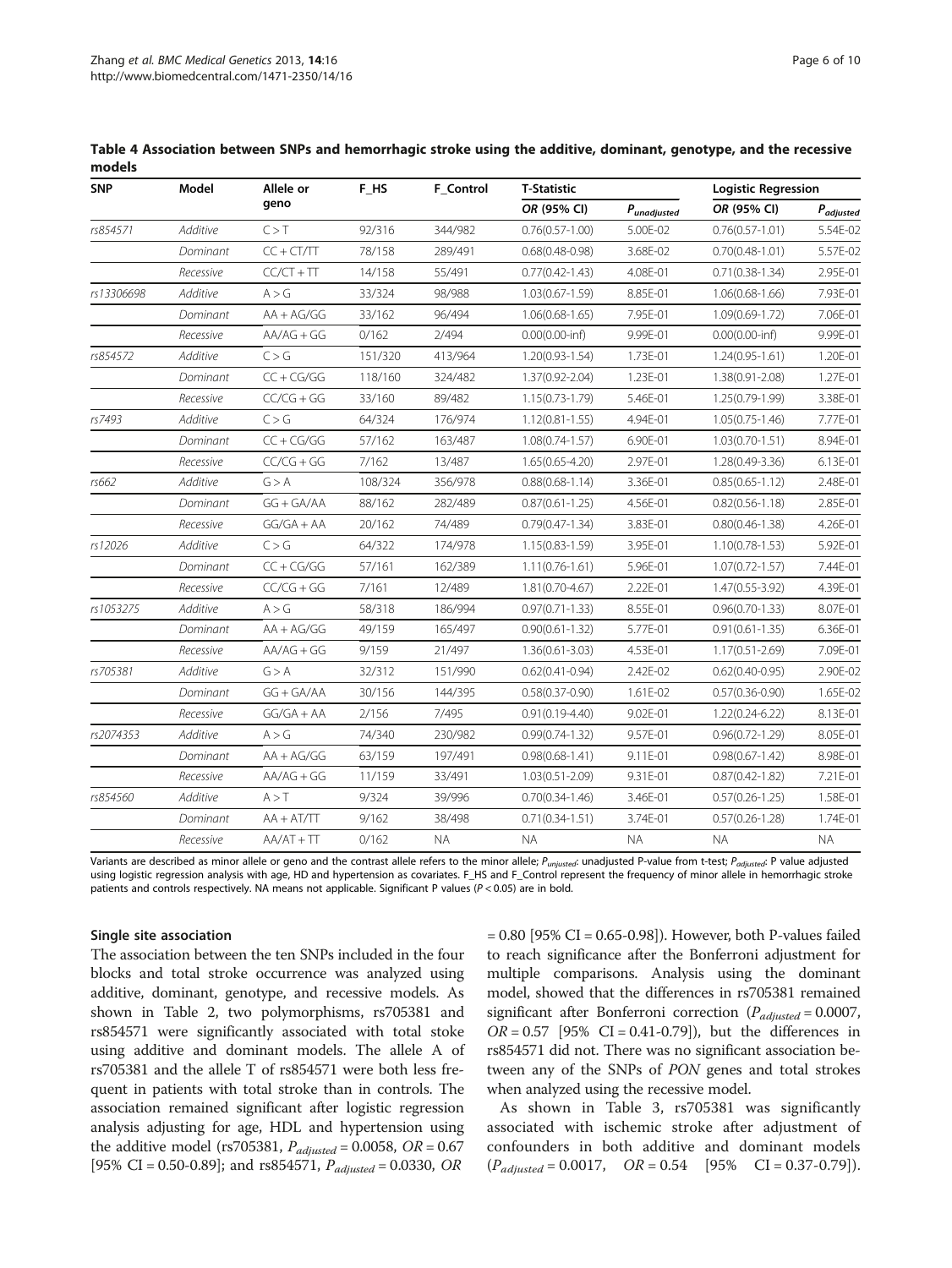Table 5 Haplotypes of the four blocks between total strokes and control subjects

| Haplotype                          | <b>Logistic Regression</b> |        |           |           |  |  |  |
|------------------------------------|----------------------------|--------|-----------|-----------|--|--|--|
|                                    | ΟR<br>$P_{unadjusted}$     |        | ΟR        | Padjusted |  |  |  |
| Block1: rs854560-rs13306698-rs662  |                            |        |           |           |  |  |  |
| <b>OMNIBUS</b>                     | <b>NA</b>                  | 0.9371 | <b>NA</b> | 0.9569    |  |  |  |
| <b>TAA</b>                         | 1.03                       | 0.8820 | 0.95      | 0.8390    |  |  |  |
| AAA                                | 1.08                       | 0.4170 | 1.06      | 0.5790    |  |  |  |
| AGG                                | 0.95                       | 0.7640 | 0.98      | 0.8840    |  |  |  |
| AAG                                | 0.94                       | 0.4810 | 0.96      | 0.6580    |  |  |  |
| Block2: rs854572-rs854571-rs705381 |                            |        |           |           |  |  |  |
| <b>OMNIBUS</b>                     | <b>NA</b>                  | 0.0129 | <b>NA</b> | 0.0394    |  |  |  |
| CTT                                | 1.05                       | 0.6170 | 1.08      | 0.4200    |  |  |  |
| CTC                                | 0.64                       | 0.0013 | 0.65      | 0.0037    |  |  |  |
| GCC                                | 0.99                       | 0.9110 | 0.99      | 0.9280    |  |  |  |
| CCC                                | 1.24                       | 0.0442 | 1.19      | 0.1420    |  |  |  |
| Block3: rs1053275-rs2074353        |                            |        |           |           |  |  |  |
| <b>OMNIBUS</b>                     | <b>NA</b>                  | 0.4970 | <b>NA</b> | 0.5757    |  |  |  |
| GG                                 | 1.10                       | 0.3970 | 1.10      | 0.4210    |  |  |  |
| AG                                 | 1.09                       | 0.6630 | 1.13      | 0.5880    |  |  |  |
| AA                                 | 0.90                       | 0.2920 | 0.89      | 0.3010    |  |  |  |
| Block4: rs12026-rs7493             |                            |        |           |           |  |  |  |
| <b>OMNIBUS</b>                     | <b>NA</b>                  | 0.2479 | <b>NA</b> | 0.5467    |  |  |  |
| GG                                 | 1.08                       | 0.5390 | 1.03      | 0.8430    |  |  |  |
| CC                                 | 0.92                       | 0.5020 | 0.96      | 0.7660    |  |  |  |
|                                    |                            |        |           |           |  |  |  |

Haplotypes observed in <1% of the control subjects are not listed in the table. OR: odds ratio;  $P_{unjusted}$ : unadjusted P-value from t-test;  $P_{adiusted}$ : P value adjusted using logistic regression analysis with age, HD and hypertension as covariates. OMIBUS value was calculated by an ANOVA analysis for including or not including the haplotype information in a likelihood ration test of nested model. The OR in one block for each haplotype was calculated by using all the other haplotypes in the same block as the reference haplotype. Significant P values ( $P < 0.05$ ) are in bold.

However, no significant association with ischemic stroke was found using the recessive model.

Rs854571 was associated with hemorrhagic stroke, with marginal significance ( $P_{unadjusted} = 0.0500$ , OR = 0.76 [95%]  $CI = 0.57 - 1.00$ ]) using the additive model, and  $rs705381$ showed a significant association in both additive  $(P_{adjusted} = 0.0290, OR = 0.62 [95\% CI = 0.40-0.95])$  and dominant models  $(P_{adjusted} = 0.0165, OR = 0.57$  [95%] CI = 0.36-0.90]) (Table [4\)](#page-5-0). However, neither of the two SNPs was significantly associated with hemorrhagic stroke after the Bonferroni correction. Thus, there was no significant finding for hemorrhagic stroke with any of the three models.

#### Haplotype analysis

Haplotype analysis conducted in the four blocks, with or without adjustment for age, HDL and hypertension as covariates is shown in Table 5. Block 2 consisting of rs854572, rs854571 and rs705381 was associated with total stroke  $(P = 0.0129$  Omnibus test), and included one protective haplotype  $C-T-C$   $(OR = 0.64; P_{unadjusted} = 0.0013)$ and one nominal risk haplotype C-C-C  $(OR = 1.24;$  $P_{unadjusted} = 0.0442$ ,). The association for haplotype C-T-C remained significant after adjustment for age, HDL and hypertension as covariates  $(OR = 0.65; P = 0.0037)$ . No other significant haplotype associations were found.

#### Meta-analysis

Two meta-analyses, PMID: 20856122 [[35\]](#page-9-0) and PMID: 18511872 [\[30](#page-9-0)], which studied the association between rs662 and rs854560 loci and ischemic stroke were contextualized with our study using the random effects model. Forests plot for rs662 from 25 studies including our own are shown in Figure [2.](#page-7-0) There was a nominal significant association between rs662 and ischemic stroke  $(P = 0.0100, \text{ OR} = 1.08 \, [95\% \text{ CI} = 1.02-1.15])$  yielding 1.08 per G allele copy, with no statistical evidence for statistical heterogeneity ( $\overline{P}$  = 0.0400,  $I^2$  = 36%) between studies.

There was no evidence of an association between rs854560 and ischemic stroke risk ( $P = 0.3700$ ,  $OR = 0.97$ [95%  $CI = 0.91 - 1.04$ ]) and no evidence of heterogeneity  $(P = 0.2700, I^2 = 16\%)$  between studies (Figure [3\)](#page-7-0).

#### **Discussion**

The present study investigated the association of 11 polymorphisms in 3 PON genes with the risk of stroke. Using a dominant model, we demonstrated that rs705381 (−162) was significantly associated with total stroke and ischemic stroke but not with hemorrhagic stroke. There was also a nominal association between rs854571 (−824) and stroke with the allele T as a protective factor.

Both rs705381 and rs854571 polymorphisms located in the promoter region of PON1 were associated with stroke, which was consistent with previous findings [[19,36](#page-9-0)-[39](#page-9-0)]. The protective effect of -162 T polymorphism on total stroke and ischemic stroke was also consistent with previous observations [\[40\]](#page-9-0) which suggested that NF-1, a ubiquitous nuclear factor and a transcriptional activator, has a binding site on PON1 if allele A appears at −162. Other studies have shown that -162 T polymorphism results in higher expression levels of *PON1* [\[40,41](#page-9-0)] There is also evidence to suggest a correlation between AA (−162) and high PON activities in Caucasians [[42](#page-9-0)].

Our results support the hypothesis that the protective effect of -162 T polymorphism might be attributable to high PON activity [\[42\]](#page-9-0). We also found weak evidence to suggest that -824 T was associated with a reduced propensity to suffer stroke. However, the evidence was no longer apparent after Bonferroni correction for multiple comparisons. It has been previously reported that -824 T (824A in their finding) was associated with low serum PON levels [\[43\]](#page-9-0). Negative associations between −162 and −824 have been reported in studies in American populations [[23](#page-9-0),[40](#page-9-0)]. These findings highlight the potential influence of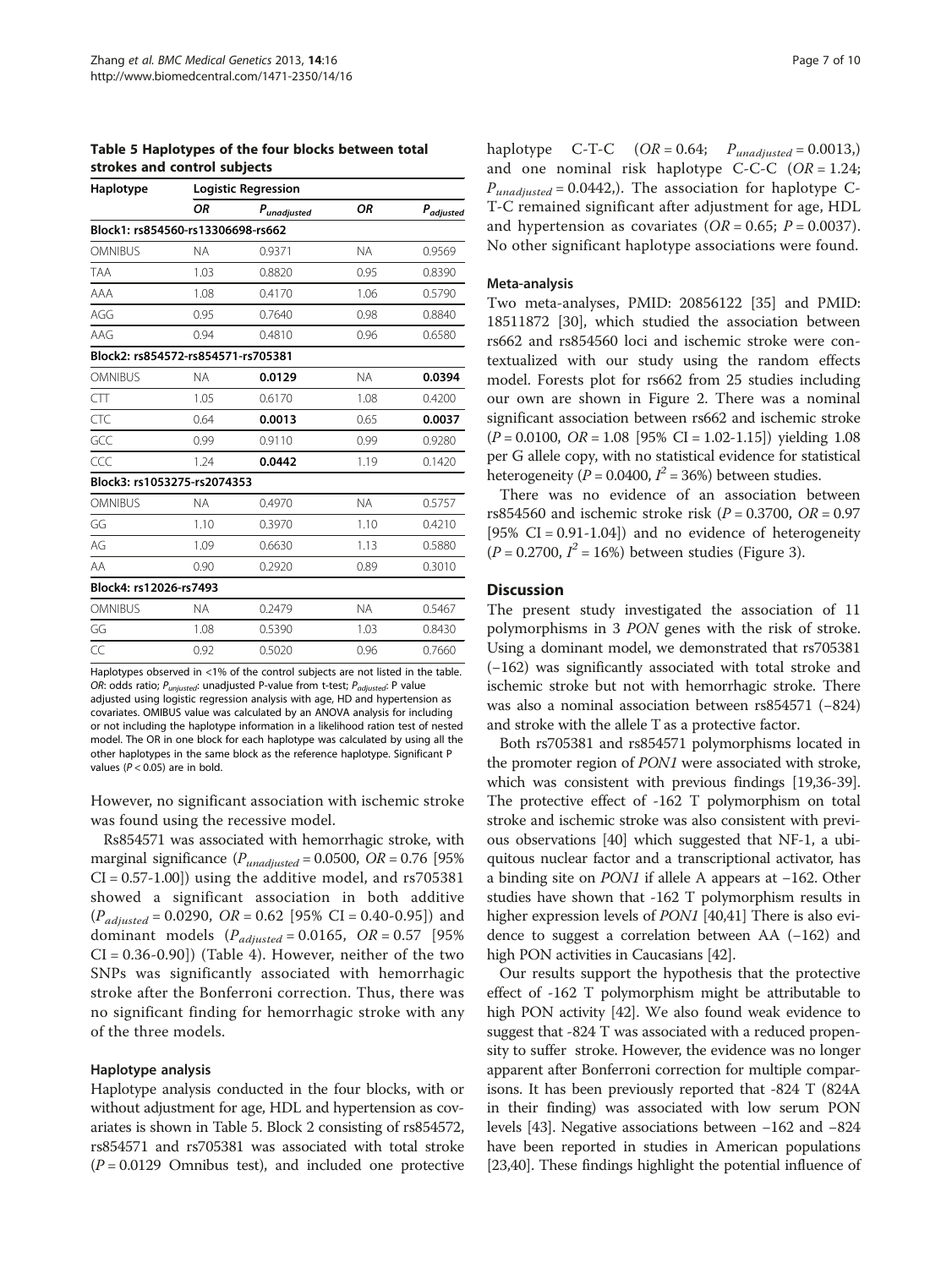<span id="page-7-0"></span>

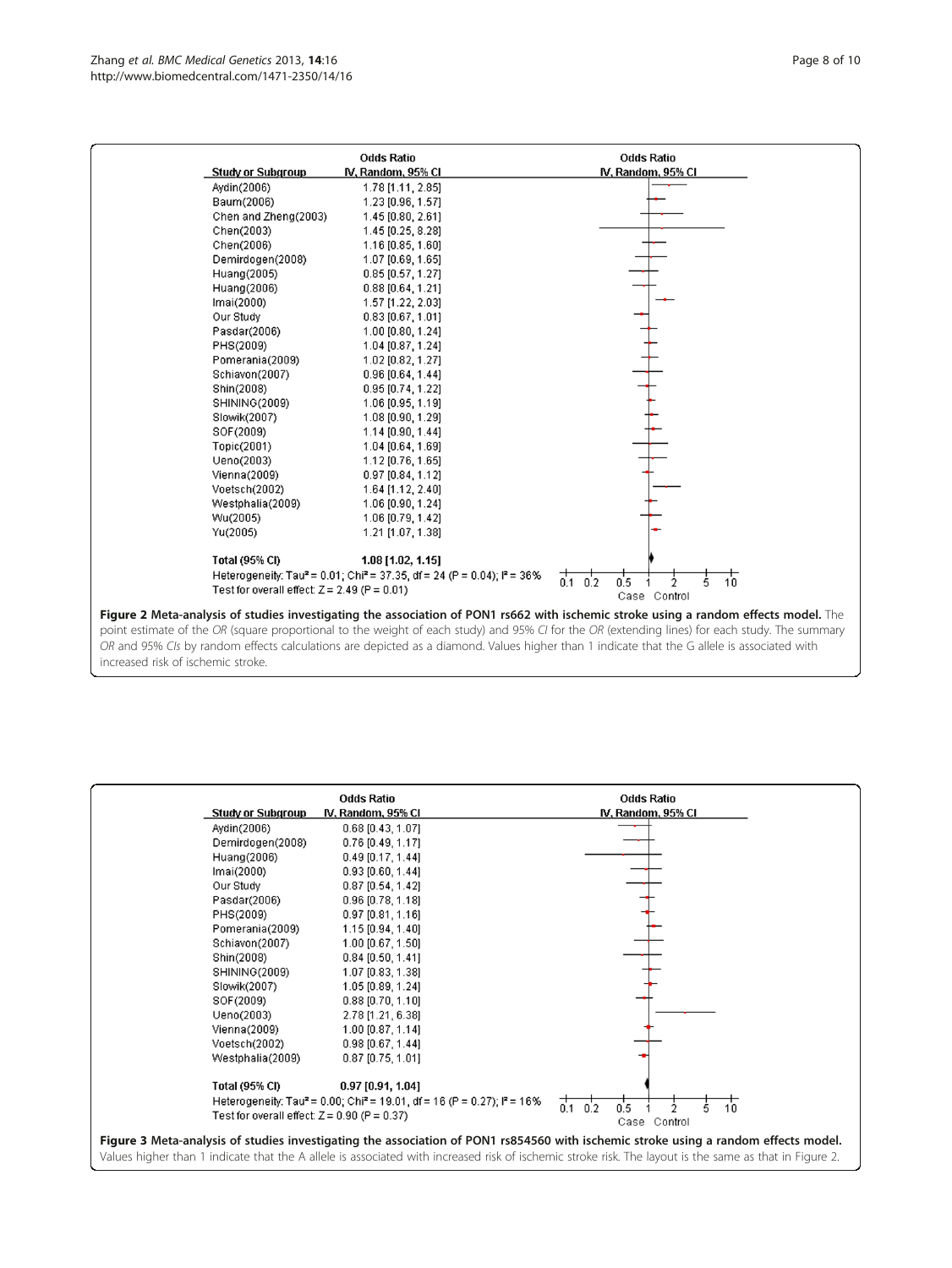<span id="page-8-0"></span>ethnic differences in terms of the founder effect and identical-by-descent principles [\[44,45\]](#page-9-0).

Patients with coronary heart disease (CHD) have been shown to have a higher frequency of -162 T allele than the controls, suggesting allele A may be associated with risk of CHD in the Han Chinese population [[46](#page-9-0)]. However, in our study, we found a protective effect of the -162 T polymorphism on stroke.

Haplotype analysis further confirmed our positive results and identified a positive association between the protective haplotype C-T-C and the risk haplotype C-C-C of rs854572-rs854571-rs705381 (Block 2) with total stroke. No significant associations were observed for stroke susceptibility with the two coding region polymorphisms in PON2, which was consistent with previous findings in the Han Chinese population and in North Americans [\[24,29](#page-9-0)], although a positive association of Ser311Cys was found in a Polish population [\[22\]](#page-9-0).

The absence of any positive correlations between stroke risk and the two PON3 polymorphisms in our study was also consistent with reported findings in Caucasian and North American patients [[24,27](#page-9-0)].

Our study was conducted in a relatively large Chinese sample pool and included careful assessment of two stroke subtypes. We also selected common variants in all three members of the PON gene family. However, functional detection of PON activities was not undertaken in the present study and investigation of the association between SNPs and large or small vessel strokes was not possible as a complete classification of the subtype of ischemic stroke subjects was not available in our study. In our study, results from both adjusted and unadjusted analyses were in line with each other. However, in other settings, authorities have discouraged the use of data adjustments for the determination of the total genetic effect [\[47](#page-9-0)]. It, therefore, remains uncertain as to whether adjusted or unadjusted data should be used to interpret our results in clinical context.

# Conclusion

The study identified rs705381 (−162) as being significantly associated with total stroke and ischemic stroke, and demonstrated a weak association for rs854571 (−824) in the Han Chinese population. These findings support the involvement of PON polymorphisms in the development of stroke. Further studies with larger sample sizes are required to validate these findings and to elucidate the underlying biological mechanisms.

#### Competing interests

The authors have no competing interests.

#### Authors' contributions

YS and YS designed the study, coordinated sample recruitment and revised the final manuscript. GZ participated in study design and collected the samples. WL drafted the manuscript and carried out the statistical analysis.

ZL helped with the statistical analysis and draft manuscript preparation. HL, RM and XK helped with the sample collection. YR and XL performed the SNP genotyping. All authors read and approved the final manuscript.

#### Acknowledgements

The project was supported by National Key Technology R&D Program in the 11th Five year Plan of China (2008BAI52B03), the Natural Science Foundation of China (81130022, 81272302, 31000553), the National 863 project (2012AA02A515), the Foundation for the Author of National Excellent Doctoral Dissertation of China (201026), and Shanghai Science and Technology Development Funds (12QA1401900).

#### Author details

<sup>1</sup> Laboratory Diagnosis Center, Beijing Tiantan Hospital Affiliated to Capital Medical University, Beijing 100050, China. <sup>2</sup>Bio-X Institutes, Key Laboratory for the Genetics of Developmental and Neuropsychiatric Disorders (Ministry of Education), Shanghai Jiao Tong University, Shanghai 200030, China. <sup>3</sup>CapitalBio Corporation, 18 Life Science Parkway, Changping District, Beijing 102206, China. <sup>4</sup>National Engineering Research Center for Beijing Biochip Technology, 18 Life Science Parkway, Changping District, Beijing 102206, China.

#### Received: 3 April 2012 Accepted: 22 January 2013 Published: 28 January 2013

#### References

- 1. Adams H, Bendixen B, Kappelle L, Biller J, Love B, Gordon D, Marsh E: Classification of subtype of acute ischemic stroke. Definitions for use in a multicenter clinical trial. TOAST. Trial of Org 10172 in Acute Stroke Treatment. Stroke 1993, 24(1):35–41.
- 2. Liao DP, Myers R, Hunt S, Shahar E, Paton C, Burke G, Province M, Heiss G: Familial history of stroke and stroke risk - The family heart study. Stroke 1997, 28(10):1908–1912.
- 3. de Lange M, Snieder H, Ariens RAS, Spector TD, Grant PJ: The genetics of haemostasis: a twin study. Lancet 2001, 357(9250):101–105.
- 4. Bak S, Gaist D, Sindrup SH, Skytthe A, Christensen K: Genetic liability in stroke - a long-term follow-up study of Danish twins. Stroke 2002, 33(3):769–774.
- 5. Rubattu S, Volpe M, Kreutz R, Ganten U, Ganten D, Lindpaintner K: Chromosomal mapping of quantitative trait loci contributing to stroke in a rat model of complex human disease. Nat Genet 1996, 13(4):429–434.
- 6. Jeffs B, Clark JS, Anderson NH, Gratton J, Brosnan MJ, Gauguier D, Reid JL, Macrae IM, Dominiczak AF: Sensitivity to cerebral ischaemic insult in a rat model of stroke is determined by a single genetic locus. Nat Genet 1997, 16(4):364–367.
- 7. Joutel A, Corpechot C, Ducros A, Vahedi K, Chabriat H, Mouton P, Alamowitch S, Domenga V, Cecillion M, Marechal E, et al: Notch3 mutations in CADASIL, a hereditary adult-onset condition causing stroke and dementia. Nature 1996, 383(6602):707–710.
- 8. Petersen NH, Schmied AB, Zeller JA, Plendl H, Deuschl G, Zunker P: Lp(a) lipoprotein and plasminogen activity in patients with different etiology of ischemic stroke. Cerebrovasc Dis 2007, 23(2–3):188–193.
- 9. Lernfelt B, Forsberg M, Blomstrand C, Mellstrom D, Volkmann R: Cerebral atherosclerosis as predictor of stroke and mortality in representative elderly population. Stroke 2002, 33(1):224–229.
- 10. Nagai Y, Kitagawa K, Sakaguchi M, Shimizu Y, Hashimoto H, Yamagami H, Narita M, Ohtsuki T, Hori M, Matsumoto M: Significance of earlier carotid atherosclerosis for stroke subtypes. Stroke 2001, 32(8):1780–1785.
- 11. Gordon DJ, Rifkind BM: High-density lipoprotein the clinical implications of recent studies. N Eng J Med 1989, 321(19):1311–1316.
- 12. Kozarsky KF, Donahee MH, Glick JM, Krieger M, Rader DJ: Gene transfer and hepatic overexpression of the HDL receptor SR-BI reduces atherosclerosis in the cholesterol-fed LDL receptor-deficient mouse. Arterioscler Thromb Vasc Biol 2000, 20(3):721–727.
- 13. Primo-Parmo SL, Sorenson RC, Teiber J, Du BNL: The human serum paraoxonase/arylesterase gene (PON1) is one member of a multigene family. Genomics 1996, 33(3):498–507.
- 14. Reddy ST, Wadleigh DJ, Grijalva V, Ng C, Hama S, Gangopadhyay A, Shih DM, Lusis AJ, Navab M, Fogelman AM: Human paraoxonase-3 is an HDLassociated enzyme with biological activity similar to paraoxonase-1